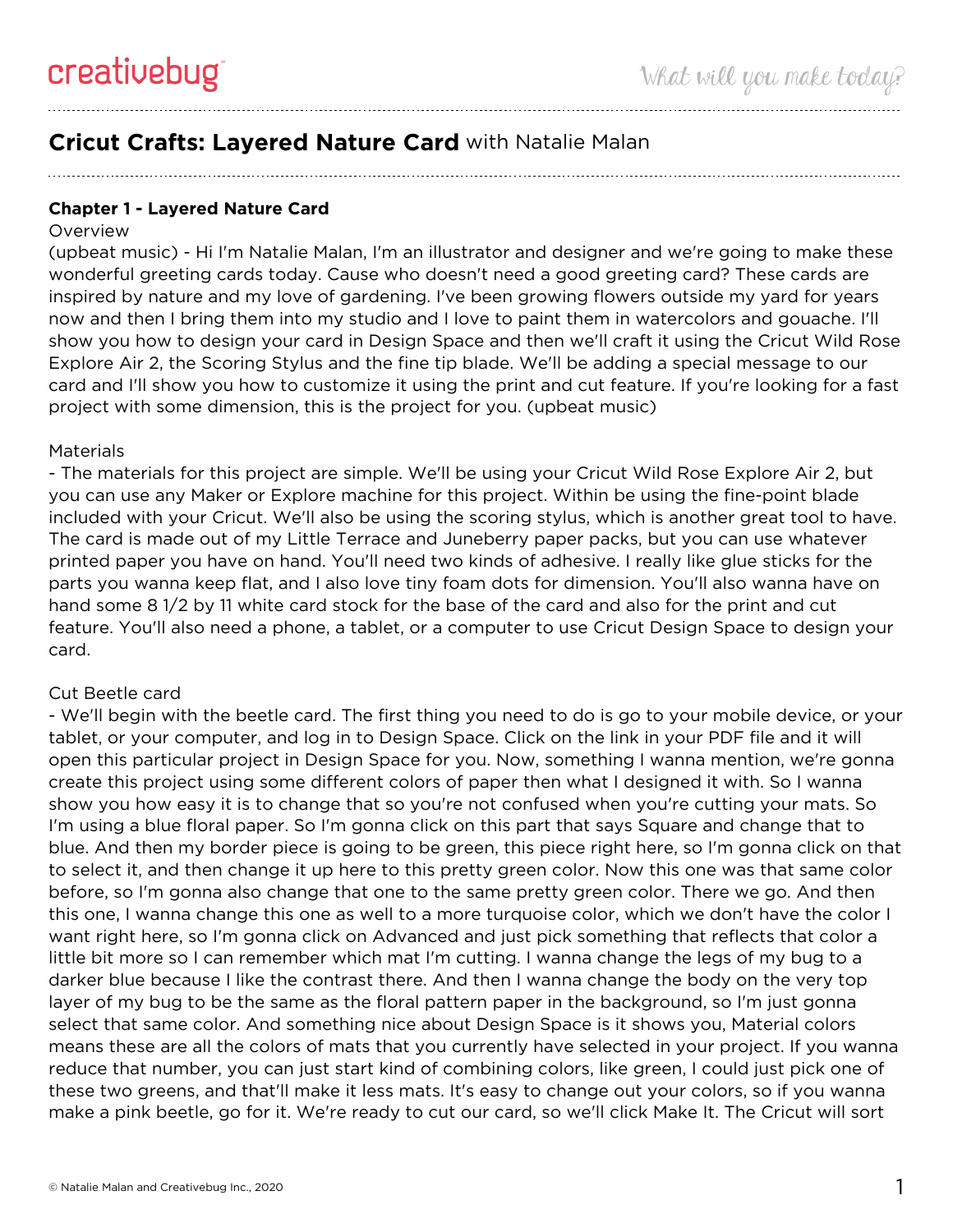the mats by color. Now, let's say you get through this project and you don't have three different shades of blue, you can go back to your mat and change that so they're either all the same shade if you just have one shade of blue paper or whatever. We're going to start with mat number one using the LightGrip mat that comes with the machine. Now, since we're using one mat and not five, I will show you my favorite trick for loading and unloading your paper from the mats. The first sheet of paper we're using is the light one. I like to add it to the top left corner because that is where Design Space is gonna automatically put your image. You can move it around in Design Space to different areas on the paper if you need to. We're gonna start with opening our machine. We've got it plugged in and ready. And then we'll load our mat. Make sure it's under both of these two little guides, and then put even pressure along the backside of your mat. To load your mat, you'll use the load/unload arrow. (machine whirring) And we'll insert the fine point blade into your machine. The machine actually does come loaded with the blade already. From here on out, Design Space and your Cricut will lead you through the rest of the project. You can choose Cardstock on your machine, or you can choose Cardstock in the Design Space app. We're gonna set our dial over to Cardstock, since that's what we're using for this project. And then on Design Space, we will click Continue. And then up here, we have our machine plugged in through the USB, so it's gonna go ahead and select USB for us. It says Material set to: Cardstock, since we changed that on the dial. If you had it set to Custom, you would come through and go to Browse all materials and search for cardstock. This is a medium weight cardstock. So you could select it that way as well. Either way, you either want your machine or your Design Space to see cardstock right up here. Pressure is set to Default. If you've done a test cut, and you feel like you need it to go to More to cut all the way through your cardstock, or maybe it's cutting a little too far, you can set your pressure to Less. And I don't personally like to cut most of my paper on Fast Mode. I prefer to cut it at the speed that it picks for the project. Now that the light is blinking, your machine is ready to hit go. (machine whirring) As soon as the machine is finished cutting, you'll see the load/unload button start to blink, and you're ready to unload. One of my favorite tips for working with paper and cardstock is that your Cricut mats are really, really flexible. So you can actually bend 'em at a pretty sharp angle and remove your paper, and this prevents it from getting a really weird curl and keeps everything nice and flat. Perfectly flat still. We'll load our next mats, following the Design Space prompts and cut them the same way as the first. So we've got our green mat. Everything set to Cardstock. (machine whirring) Now that the light is blinking, we're ready to unload our mat. And the Design Space is prompting me now to put in the turquoise mat. So I'm gonna load it and cut it. (machine whirring) This is the piece for the interior of our card. I like to choose something that's a very subtle semi-solid so that you have a really nice space to do journaling or lettering or write a nice greeting. You'll notice that for this mat, in Design Space there is a dotted score line right here and it actually says Score and Cut next to the mat. And so you need to make sure that you have your scoring stylus installed to get the score line. It says Load Scoring Stylus in Clamp A. To load the scoring stylus, come to clamp A. When you put the stylus in, keep the clamp open and push until it snaps and then close your clamp. Now we're ready to load our mat. I like to align my paper and load it in the machine. And now we're ready to cut. (machine whirring) Now that your project has been cut and scored, we can unload your mat. We have one more mat for the legs of the beetle, so let's cut that now. I love that this paper is double-sided, and on the back there's this really pretty watercolor that I wanna use for the legs of my project. So I'm gonna align it in the top left corner and rub it down. You can see right here that I need a piece of cardstock that's at least four by five inches to cut this piece. Now when I'm doing this, I just wanna make sure that I've got enough space. And you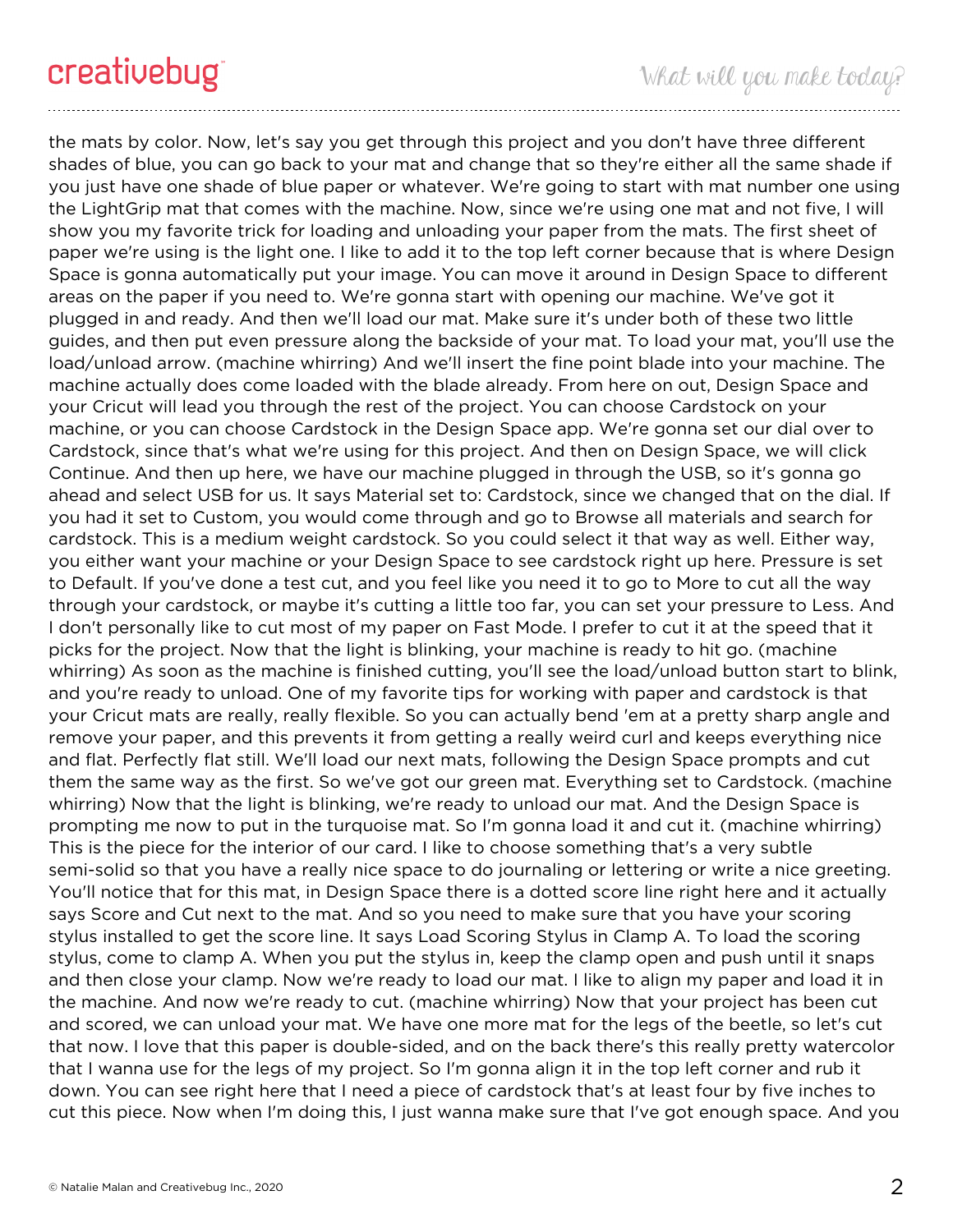can use the ruler on the sides of your mat to make sure that it's gonna be five, and just a little bit over four. So we're ready to go. Our mat is loaded and we're ready to cut. (machine whirring) Now unload our mat. On this one, it's really important to do it from the back because you have lots of teeny little arms and legs. Once all your mats are cut, we're ready to assemble your card.

# Assemble card

- Now that all your components are cut, we can go ahead and assemble the card. We'll start by folding your card along the score line that we just made. It's nice because it makes this so much more convenient and you get a really good fold. Then I like to put the piece that we'll write on on the inside. We're going to use our glue stick and I'll go pretty close to the edges but not quite all the way to the edges. If you want to go all the way to the edges, you'll need a piece of scratch paper so that you're not getting glue all over your project. Just get that nice and rubbed down, burnish it a little. Now these three pieces we'll use the foam dots for dimension but the first two pieces we're going to use the glue stick again. We're going to glue the outside two pieces the same way that we glued the inside. Make sure you got it nice and centered, rub it on. If you don't have a glue stick you can use a different kind of glue but you might want to put a book or something on top so that it stays nice and flat. And then this one you just want to make sure that all the way around your edges are kind of the same distance and that it's nice and straight. And now for the fun part, I like my legs to be a little bit dangly so sometimes I'll bend them different directions so that you can see that they really pop out and they're 3D. And I like to put three to four pieces of my little foam squares on the body. So you put them on and then you can peel the adhesive paper off of the back of the foam dots. And we're ready to stick it to the card. Once again nice and centered, you have a lot of options here you could do extra bugs or I just kind of like to frame it out in the middle and then I'm careful when I'm pushing it on that I only press down in the places where I have the foam dots. The next piece is our eyes and also the fall out piece from behind here so we're going to put this guy on next using the same process as before. I like to put the foam dots in similar places on each layer for these first two layers so that when I press on this layer it has some support back behind it. So I kind of know then a (mumbles) shape is a good spot to press on that card. And then this last guy I'm going to put two at the top, I'm going to hide one right here in his abdomen in between those dots. And then just make sure that you only press where those three dots are and we're all done he's so cute.

## Butterfly card

- Our next project is to make this lovely Mother's Day card. I'm so excited to show you how to use the print and cut feature, and I'm also going to show you how to change it up a little so you can print whatever you want. The first step is to start in Design Space. You're gonna start by following the link in your PDF to open the cut files. I have them open and ready right here on my screen. There's this great envelope that's gonna use our scoring tool. And then this little banner is what we're using for our print and cut feature. So first I'll show you how to print and cut this whole project, and then I'll show you how to adapt this text to say something different. We're actually all ready to go to cut and print. When you make a print and cut project, the first thing that's gonna pop up is this part to print and cut. You'll see right here it wants me to use 8 1/2 by 11 sheet of card stock. I prefer card stock personally because I think it's a little bit nicer when it goes through your printer and goes on your card. So we'll come down here, we'll click Continue, Send to Printer. And it's gonna pull up whatever printer you have attached. We don't currently have one open, so it's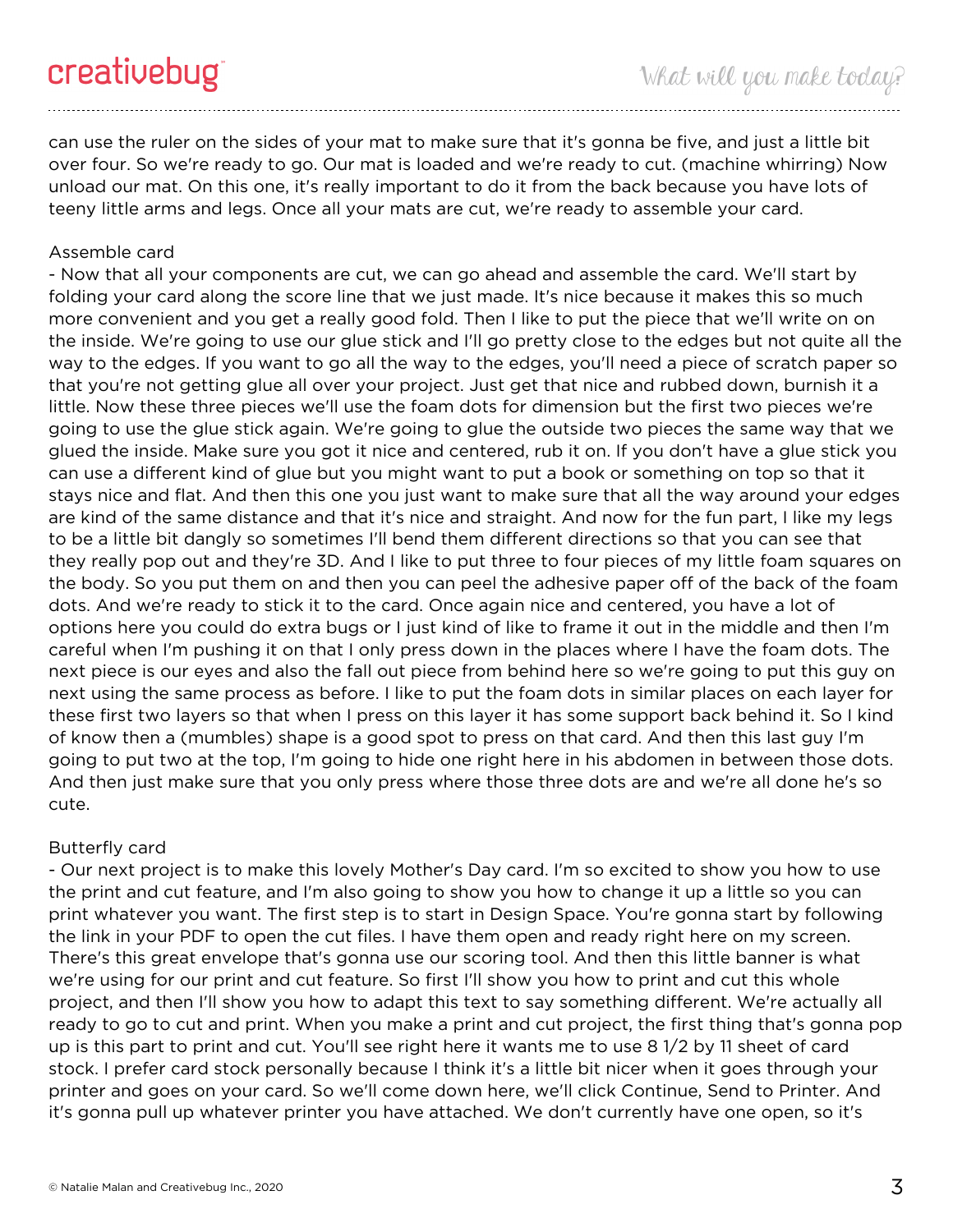gonna say Print to PDF. Right now it's asking right here, a bleed means that it will kind of blur out your edges. You can see it a little bit right here at the top of the B. We don't actually want that to show, so we're gonna turn that off. If I was doing a butterfly or maybe a cute sticker, I would probably turn the bleed back on. So we're gonna turn off our bleed and click Print. We've already printed it off. And it's gonna print a big bounding box on the outside edges. And what that will do is allow your Cricut machine to sync with the image and cut it exactly on the lines that you want. This one is gonna be fun 'cause it has a little bit of a score line right here and right here so you can perfectly fold the flaps backwards on your card. We already have our scoring tool loaded on our machine so we'll just insert our mat with even pressure along the back and hit load. (machine whirring) And now we're ready to cut. (machine whirring) The machine will scan, score, and cut. (machine beeps) Let's unload the mat. (machine whirring) Onto our second mat. (machine whirring) (machine beeps) Now that it's cut, we can unload the mat. (machine whirring) On these delicate little antennas, I like to do the mat from the back facing me. And I'll do the body of the butterfly first, and then I'll pull it off the mat this way from the bottom to the top so I don't rip those tiny, tiny, tiny little antenna. Onto the next butterfly. (machine whirring) (machine whirring) (machine beeping) Unload the mat. For these tiny little pieces, I like to use the scraper that came with your machine after I've peeled the butterfly off of my mat. So I'm gonna take it off the same way since it's such a delicate piece of paper. Just really gently bending the mat around. And my butterfly's ready to go. We'll set that to the side. Peel the paper off your mat. And then our cute scraper makes this go so fast. And we're ready for our next mat. Load the mat. (machine whirring) And press the Cricut button. (machine whirring) Unload the mat. (machine whirring) So now we're on mat five. (machine whirring) (machine beeps) I'm using the same piece of paper because it's two-sided, so I'm actually gonna cut my next butterfly right here in the top left corner. If you have a scrap piece of paper and you're using your phone, you can use the SnapMat feature to take a picture of your mat and move your cut file around wherever you have space. Mine, I can see it on the screen right here, and it is gonna cut in the top left corner. (machine whirring) (machine whirring) (machine beeping) And unload your mat. (machine whirring) And same as the last butterfly, just carefully start peeling from the outside edges to lift it away from the mat. This helps all those delicate pieces of paper to really stay together well. There we go. This card includes an envelope, so make sure that you have your scoring tool inserted into your machine. Load the mat for your envelope. (machine whirring) And press go. (machine whirring) (machine beeps) And unload your mat. (machine whirring) And I was so excited about the envelope that I skipped mat number six, so we're gonna go back and cut that one really quick. (machine whirring) (machine beeps) And unload your mat. (machine whirring) We've cut all of the components for our card, but remember how I said I was gonna teach you how to customize your text? We're gonna do that next. Now let's say I wanted to have this say Congratulations instead of Best Mom Ever. First, I'm going to click on the layer. There's some score lines right here. You can't see them very well on Design Space 'cause they're so, so tiny. You can see the dashed lines right here on your image. So we're gonna detach these two things using the Detach tool. And then on this Cut and Print, we are gonna change the fill from Print to No Fill, and it's gonna turn it black. We wanna just change that to be our white card stock. And then we're gonna add some text using the Text button. So when you click on the Text button, the Add text here box opens up. And we can type in Congratulations, not Comgratulations. And then we can use the different fonts available to change it. I want my letters a little bit closer together. It was spacing them out a little bit too much for my liking. So now I'm gonna drag this up here. And then using the little arrows on the corner, I'm gonna drag it to fit. And then you can use the arrow keys on your